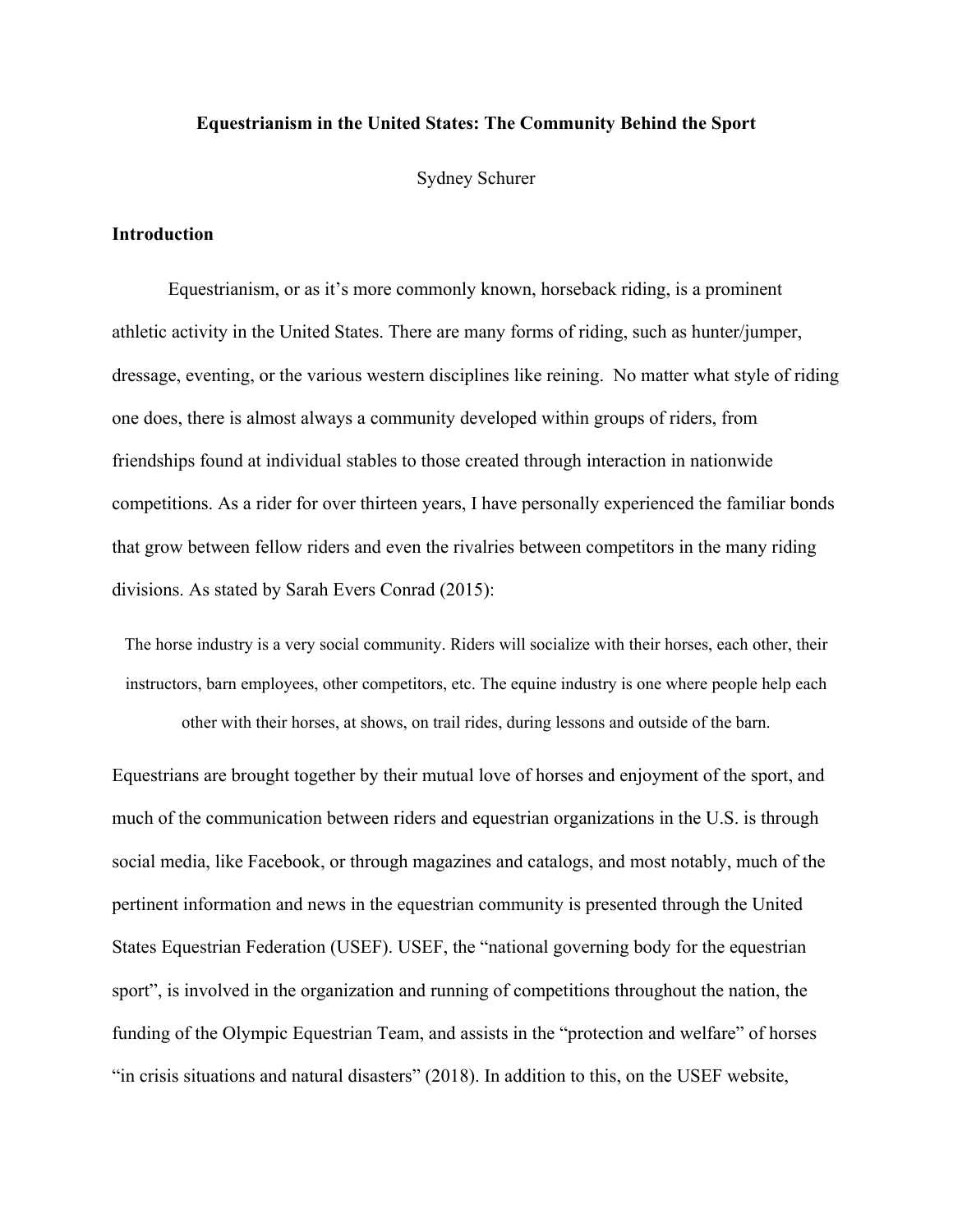members of the organization can find a myriad of information on rider and horse rankings, rules and regulations and even material on various horse breeds and riding disciplines. Any equestrians who are actively competing, buying and selling horses, or who are just interested in the horse world, rely on USEF for credible and up to date information. In this paper, I aim to present and analyze the means of communication among equestrians throughout the United States.

#### **Methods**

 I used my own experience as an equestrian and knowledge of rider communication to narrow my discourse community research to three main sources of communication and information flow in the equestrian community. The first was the United States Equestrian Federation (USEF), the governing body of equestrian riding in the U.S.. I examined *Equus Magazine* and *Chronicle of the Horse,* and my final area of research revolved around social media communication in the community, specifically that found on Facebook and Youtube.

 For the USEF website, I took note of the various tabs found on the homepage and what information they provided to readers. I analyzed how this information pertains to the community and how it can be used to guide riding and the function of competitions in the nation.

For the two magazines I researched, I looked into what they described their purpose as and then compared the information each magazine offers. I noted tabs and links found on the magazine websites and used the information I could find from the sites to examine what their purpose is to the equestrian community and how they are used as a source of spreading information.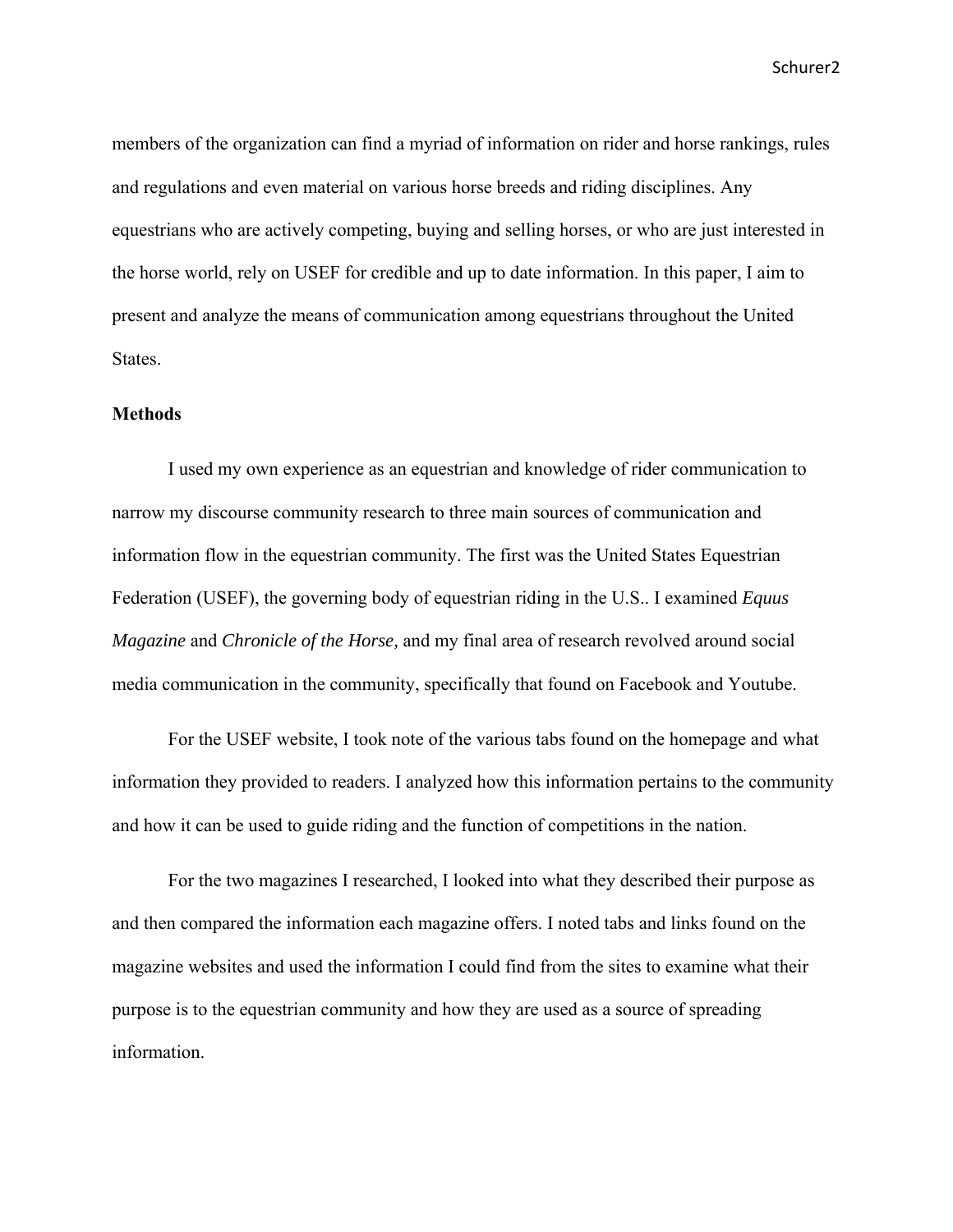Schurer3 (1999) 1999 - Schurer3 (1999) 1999 - Schurer3 (1999) 1999 - Schurer3 (1999) 1999 - Schurer3

 My investigation of the two forms of social media was done with the intent of studying the more personal and colloquial style of communication that equestrians engage in. My research examined the format of these two platforms in addition to how they are specifically used by riders. I noted what types of riding topics are discussed on these and how the interactions between riders take place. I specifically analyzed the Facebook account of EquiSale Sport Horses on Facebook and the channel SmartPak on Youtube as examples of riding groups using social media to connect with other riders.

 I have also interviewed my mother who has been engaged in the riding community as long as I have, not as a rider but as the person responsible for management of my horses and helping me throughout my growth as a rider.

# **Results/Analysis**

# **United States Equestrian Federation**

 The primary source for any information related to hunter-jumper riding in the United States would be USEF. Upon entering the site, one is presented with numerous tabs: Start Riding, Learning Center, Compete, Network and News, Join USEF, Safe Sport, and Shop. Each of these tabs leads to a drop down menu providing more specific information ranging from Stable and Farm Safety and Introduction to Breeds under the Start Riding tab, to Rankings and Results and Rules and Regulations under Compete, to links for the magazines *Equestrian Weekly* and *Equestrian Magazine* under the Network and News tab (United States Equestrian Federation, 2018).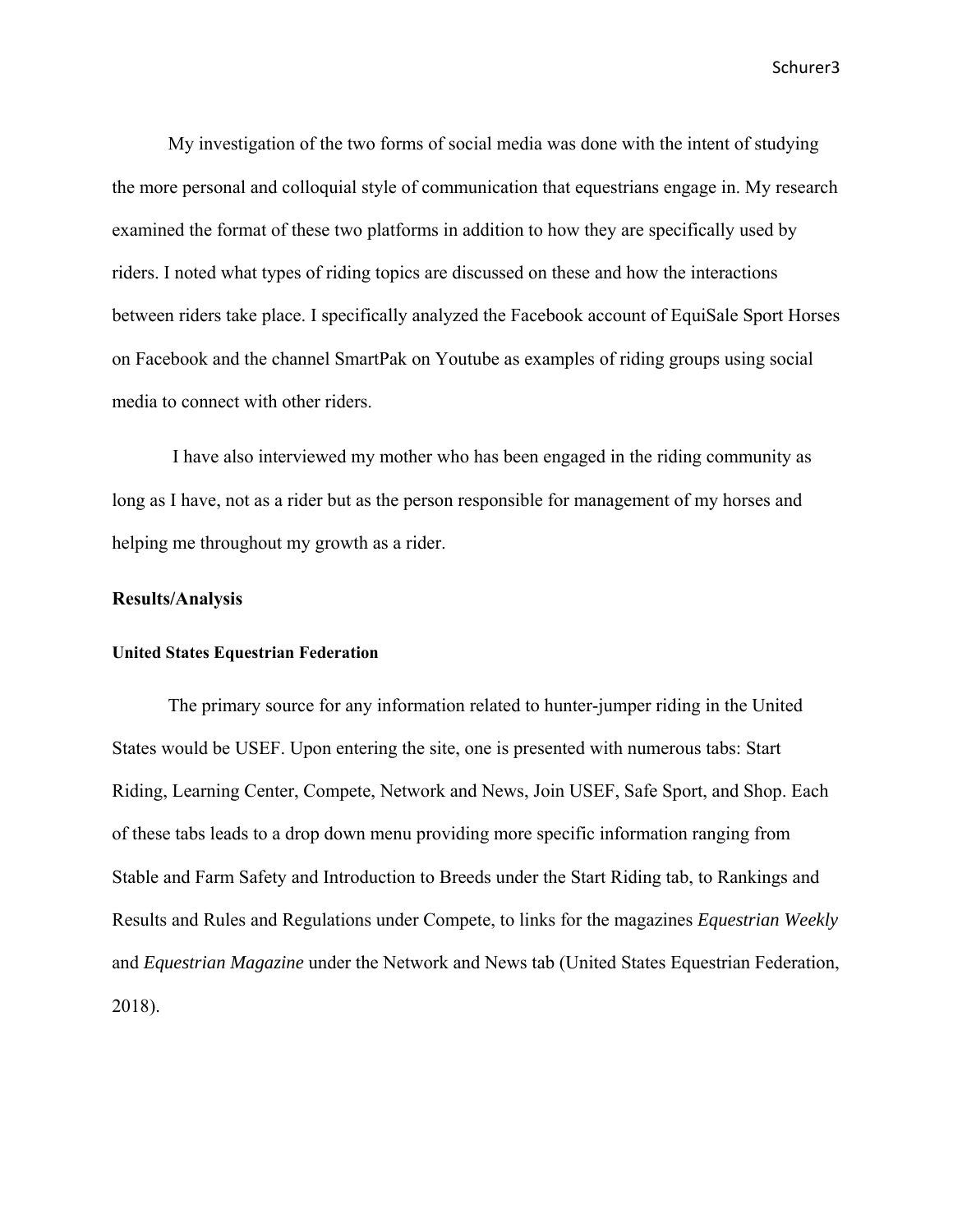

#### *Photo: usef.org*

 The Learning Center provides videos and visuals that serve to provide introductory information on things such as beginning riding lessons, safety and welfare, to tips on becoming a better rider or competing better, like the video "Riding a Winning Jump-Off", which is a type of competition class in the show jumping division. There is also a link to the USEF Network leading to live showings of competitions. USEF is the source for riders to go to for more logistical concerns related to competing and managing horses in the United States.

#### **Magazines**

#### *EQUUS Magazine*

 *EQUUS* is described as "the magazine horse owners turn to for advice and information", a place to find material on various breeds and disciplines where, "each month the *EQUUS* team presents the latest on equine research, horse care information and training techniques" (2018). On the magazine's website, one can find tabs on behavior, diseases, management, riding, the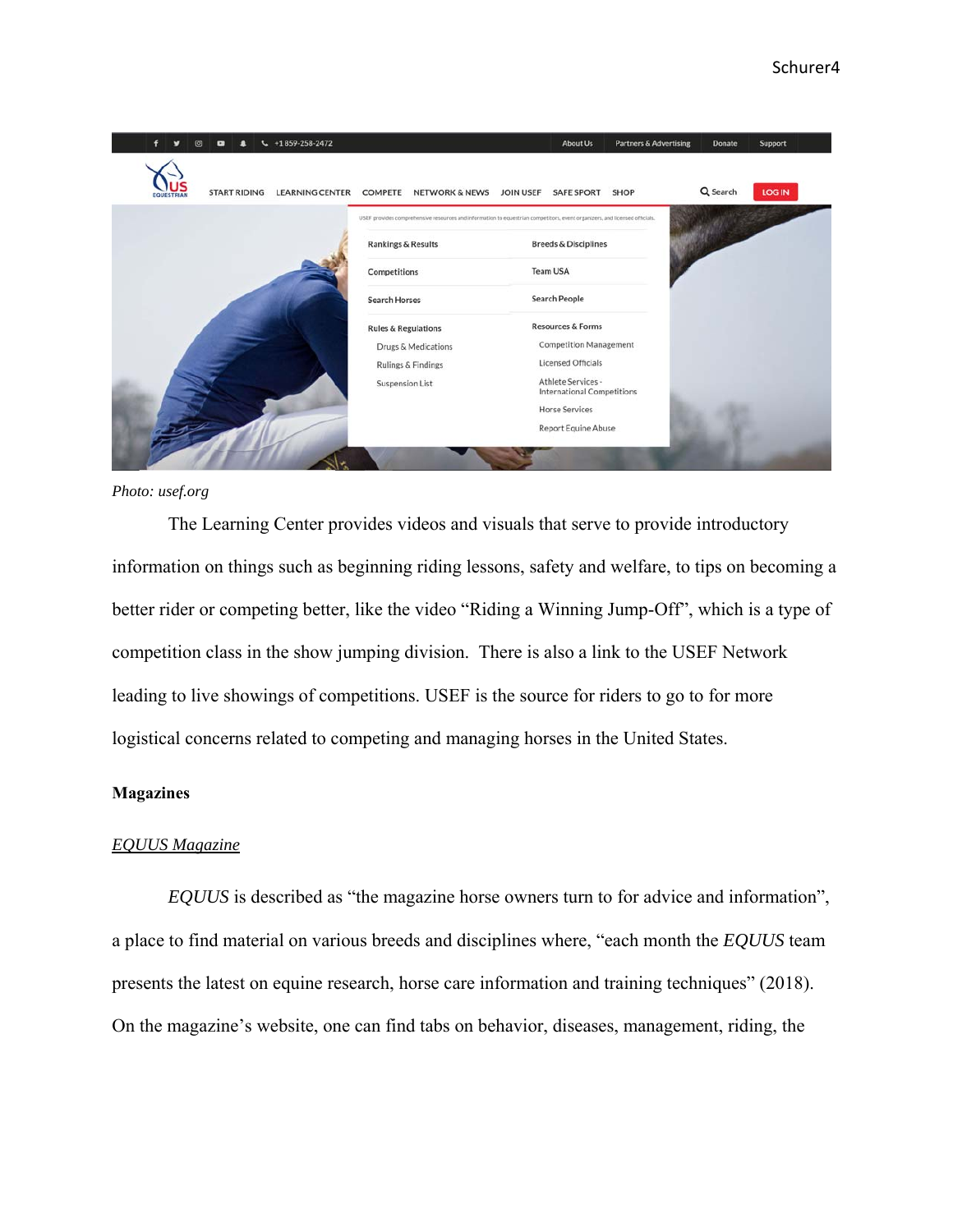horse world, barn dogs, and lameness. Each tab opens a page with links to articles on specific issues within that topic and also has links to related videos.



*Photo: equusmagazine.com* 

Subscribers of the magazine get a new issue each month that provides current information on all things relevant in the horse world. There are focuses on horse health and behavior, in addition to tips on perfecting riding skills and interviews with professional riders. *EQUUS Magazine* is a useful tool for riders interested in learning more about being active in properly caring for their horses and making sure they are physically fit to perform as athletes.

# *The Chronicle of the Horse*

 *The Chronicle of the Horse* has been around since 1937, and according to its description from *The Chronicle of the Horse* website, it is the "industry leader in providing news coverage of national and international sport horse competitions…offer[ing] everything from competition results to compelling features and thought-provoking commentary" (2018). On the left side of the homepage, there is a section called "Quick Links" which provides access to subpages including Chronicle TV, Archives, Marketplace, and Forums. Along the top, there are links to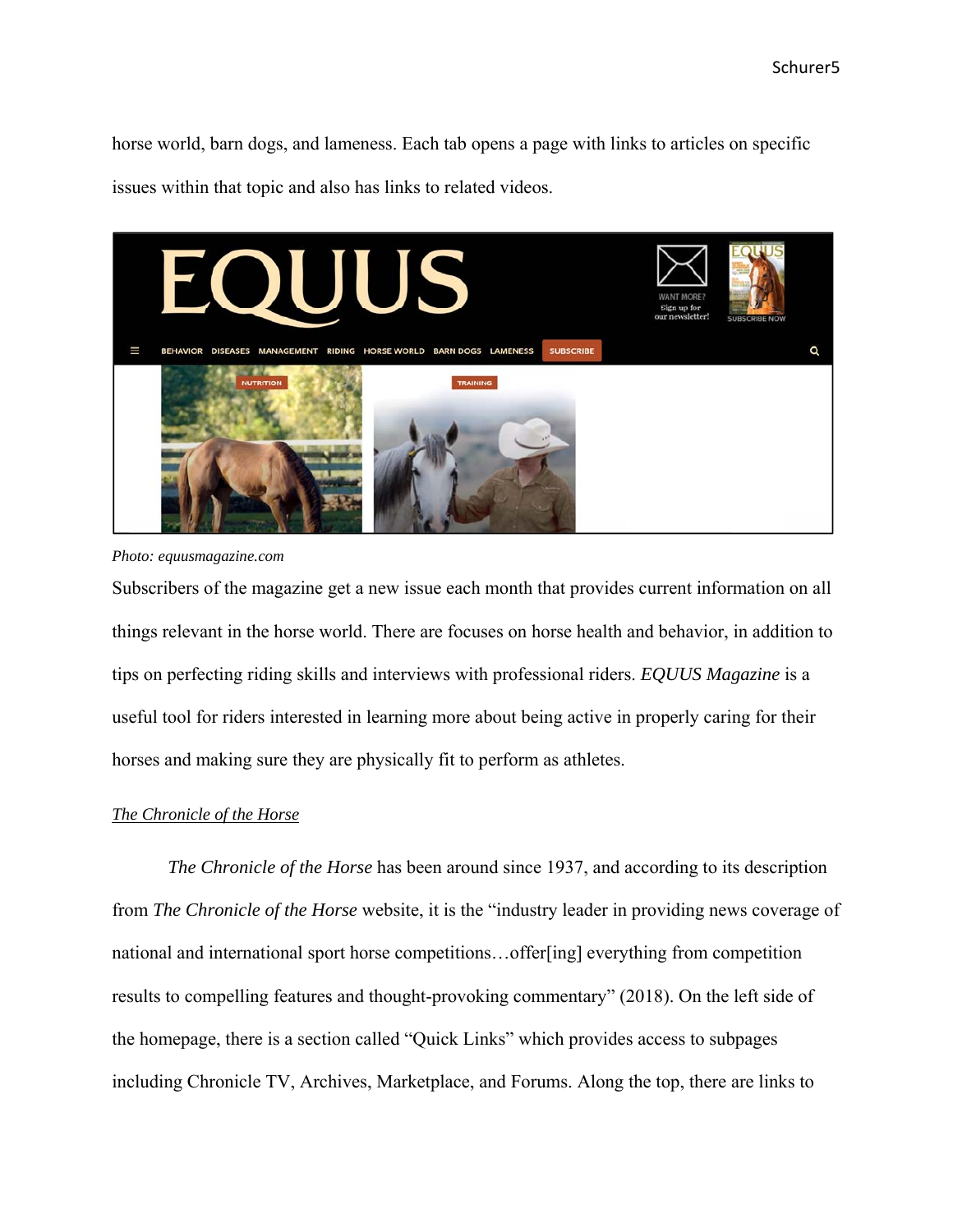things such as the current magazine issue, News, Features, Horse Care, and the sister magazine UnTacked. In the center of the homepage, is a slide show with links to current popular news topics and articles.



*Photo:chronofhorse.com* 

#### **Social Media**

#### **Facebook**

 I focused on the Facebook page "Equisale Sport Horses". Upon clicking on this account, my attention was grabbed by a vibrant photo of a chestnut horse. In the description, the poster wrote "8YO, imported Hanoverian, 16.2h gelding with hack winning movement", and continued to describe the horse's personality, experience and suitability for riders (2018). They included links to Youtube videos of the horse in action, moving the reader from one form of media to another. This particular post had 158 likes, 23 shares, and over 106 comments, full of variants of "Price and location?" (EquiSale Sport Horses, 2018). That account, Equisale Sport Horses, is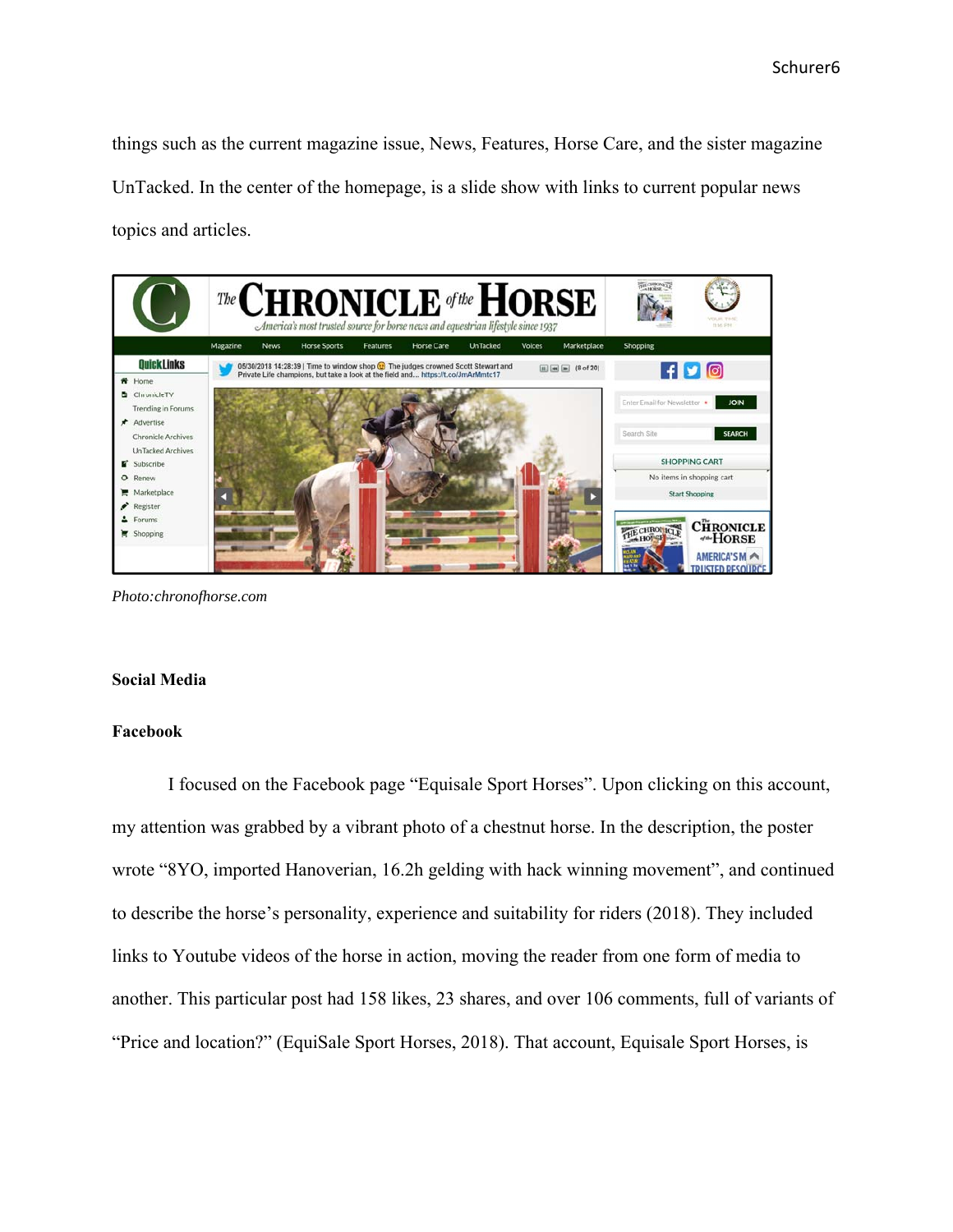based in Florida; however, going through the commenters, there were people from all over the United States reaching out for more information.



*Photo: www.facebook.com/EquiSaleSportHorsesUSA* 



*Photo: www.facebook.com/EquiSaleSportHorsesUSA* 

#### **Youtube**

 On Youtube, the account SmartPak frequently posts short videos interviewing equine professionals, from riders to veterinarians, that provide viewers with noteworthy tips and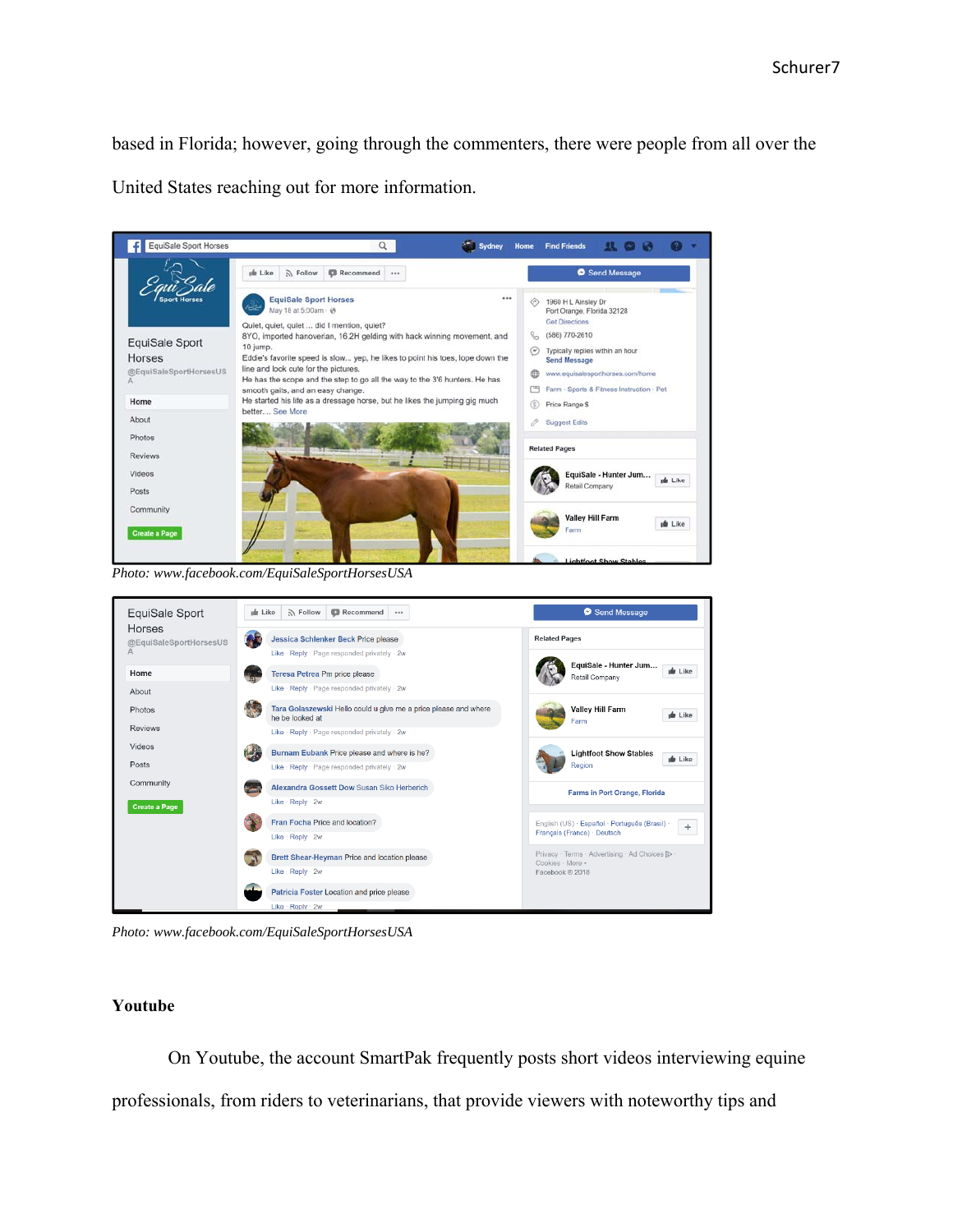discourse related to a myriad of equine topics, such as with their most popular video "Stuff Riders Say" or their more recent ones, "Ask the Vet- The Do's and Don'ts of Feeding Oats" and "SmartPak SmartCell Saddle Pad Review" (2018). Videos vary in length from seconds to hours. On Youtube, some channels like SmartPak focus on more informative discussions while personal accounts of riders feature videos depicting things such as riding lessons or barn chores. Just like with Facebook, the comments section on Youtube videos further allows riders to communicate with one another and professionals, posting queries related to the video or even inserting reviews on products.

# **Discussion**

 In the book *Equestrian Cultures in Global and Local Contexts,* equestrian culture is defined as "part of a broader system or web of social relations…[that] unfold through the specific and myriad things which 'equestrians do, say, think and feel about, with and for horses", where, like with other cultures and communities, "aspects of an equestrian culture provide meaning, are important for social identity, and can be resilient to change" (p.2, 2017). From my examination of texts and digital communication pertaining to the hunter-jumper equestrian community, it is clear that outside of groups of riders at stables, this community is primarily brought together through access to digital means such as websites and social media where people worldwide can communicate with one another. However, when riders come together at competitions or other locations, as stated by Ellen Schurer, "No matter where you are, if you stumble upon someone wearing breeches, there is a feeling of kinship and camaraderie that is undeniable". While questioning Ms. Schurer on what she interprets the riding community as, she told me that "the equestrian community is a group of likeminded people that love horses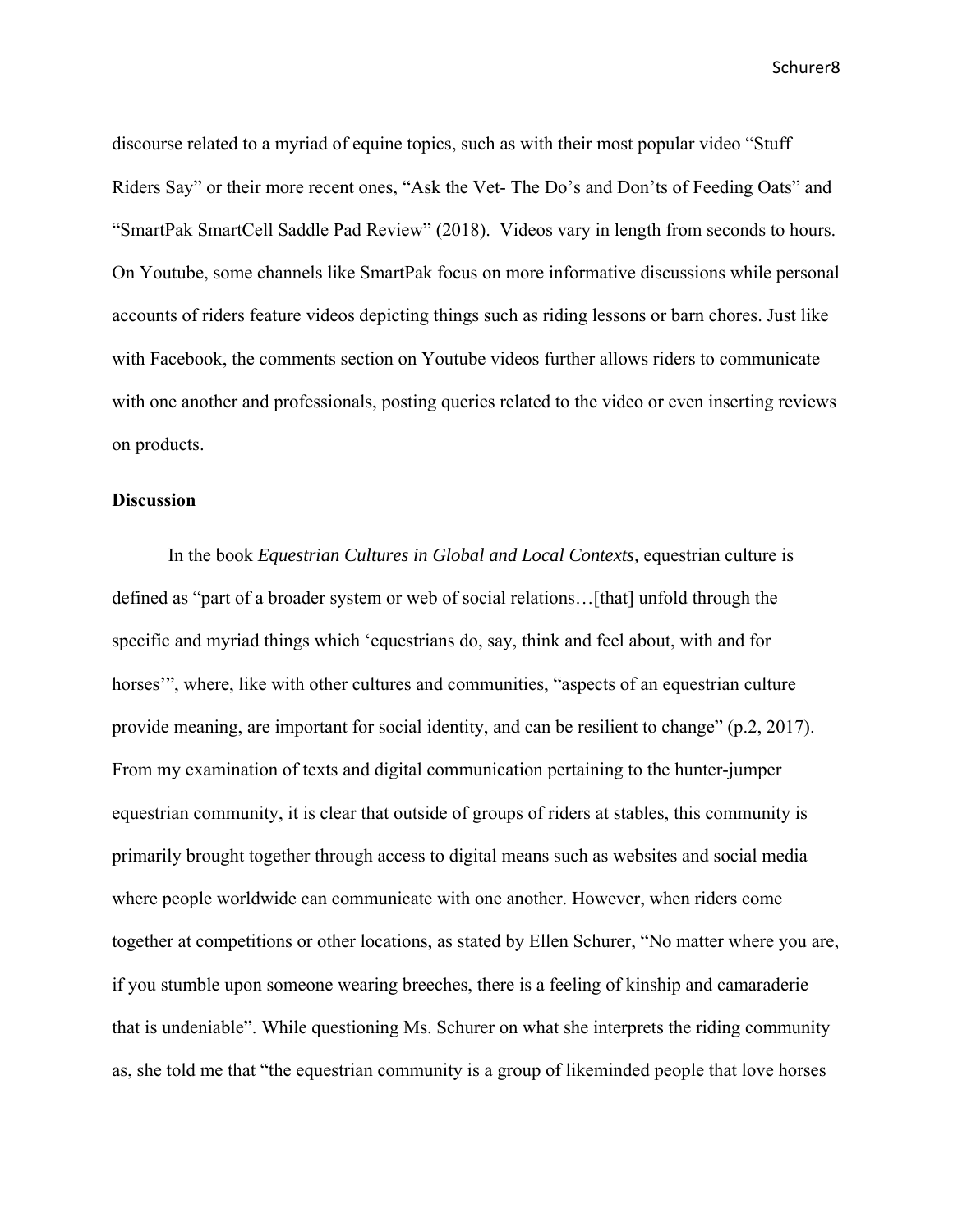and are passionate about horse riding as both a sport and a hobby". Yes, the hunter-jumper community has a large focus on competing and progressing to higher levels as a rider, but underneath this sense of competitiveness and rivalry that comes with essentially every sport, there are friendships and an enthusiasm for all things horses that unites riders throughout the country. Social media and magazines allow for the share of information and stories and serve to not only further the business associated with equestrianism, but also create an interconnectedness between horseback riders.

When I was still actively competing, I frequently made use of USEF to see where I ranked in my division, Child/Adult Jumpers, and would also look through the results tab to keep track of my horses as well as see how horses I used to ride were doing in shows, as this tab presents each show in which a horse or rider competes and shows their placing in each class they ride in. It has been very useful for falling back on with any basic questions regarding competitions or rules for keeping horses in the United States, and furthermore, it is necessary that one is registered with USEF to be able to compete in many of the shows in the country. USEF as the official governing body, dictates the many rules and regulations for riding, right down to how a horse may enter a show ring and what clothing must be worn to be allowed to compete. USEF is the most credible source to use for material regarding official information on hunter-jumper competing and equine management.

 The riding community makes significant use of social media including Facebook, Youtube, and Instagram to market horses, stables, training and more. I regularly find myself scrolling through my feed on any of these, particularly Facebook and will happen upon an advertisement for a horse for sale. Posts such as the one from Equisale Sport Horses are a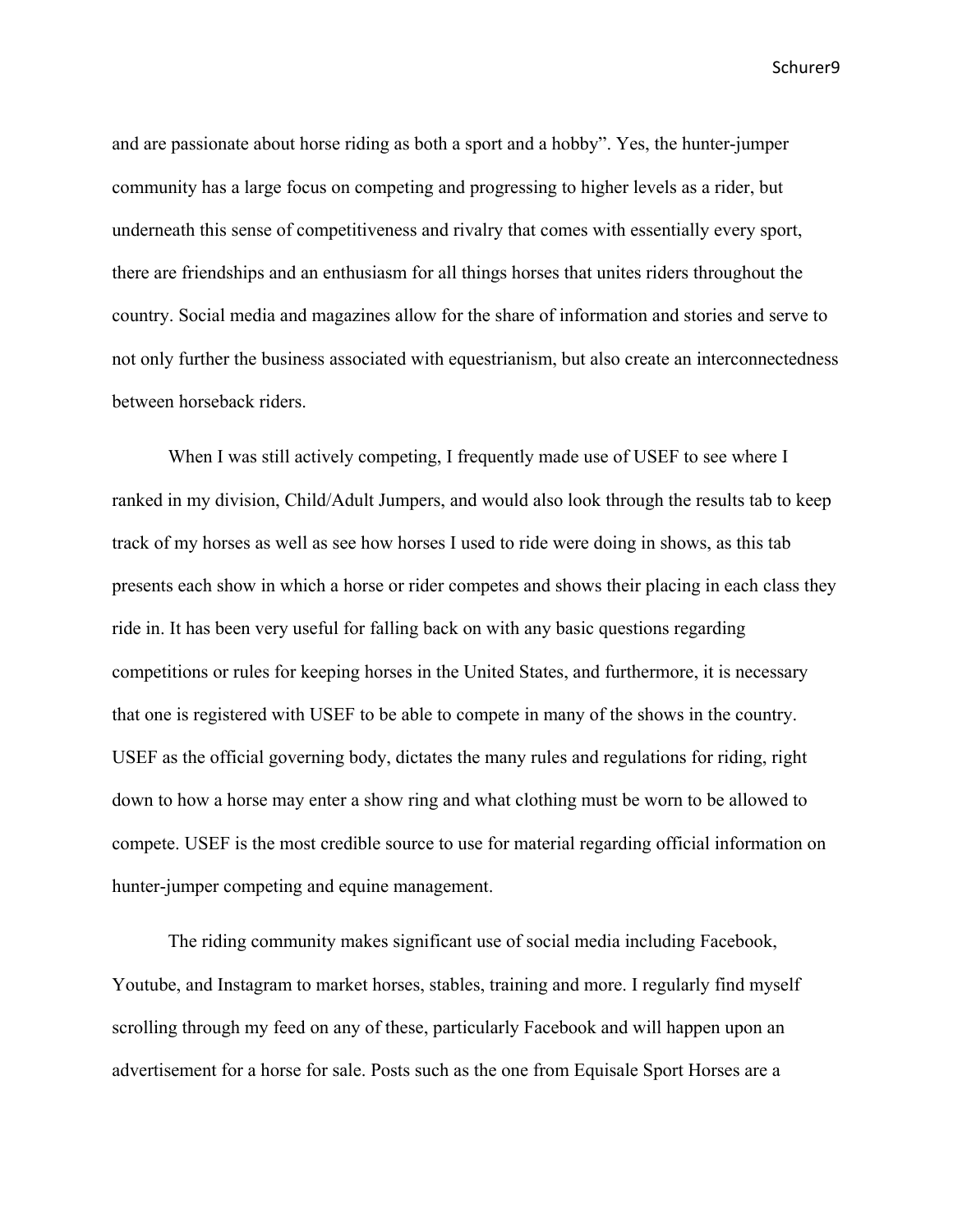common occurrence in the feed of a rider engaged in his or her equestrian community. These posts are regularly filled with language only riders would likely understand, such as the "hack winning movement" comment stated previously which contributes to the need to be knowledgeable on horse related information to be able to be fully engaged in the community.

 Besides being a way for fast communication between people across the nation, social media is also another way for riders to connect with their favorite equestrians, being able to follow their accounts, like their posts and keep up to date on the activity of accomplished riders. As Timm F. Wagner states in his article on social media communication, "social media has increasingly garnered the attention of marketers in all types of industries. In fact, for most companies, social media activities already constitute a significant portion of the promotion mix" (2017). This is very much the case for the equine industry as more and more companies have moved to utilizing social media, especially Facebook to advertise their services and horses. It is likely that as technology advances and social media continue to expand its influence on younger generations, that the riding world will continue to lean more on making use of these domains to communicate and maintain the success of the community.

 Through magazines like *EQUUS Magazine* and *Chronicle of the Horse,* equestrians have access to a wealth of valuable information on equine care and riding, written by professionals in the field. These are adept in publishing information on current news regarding hunter-jumper competitions and horse care and focus more on rider lifestyle and feature various figures in the riding world in articles, just as popular magazines would do with celebrities. Although not a form of direct contact between riders, magazines serve a prominent role in conveying news and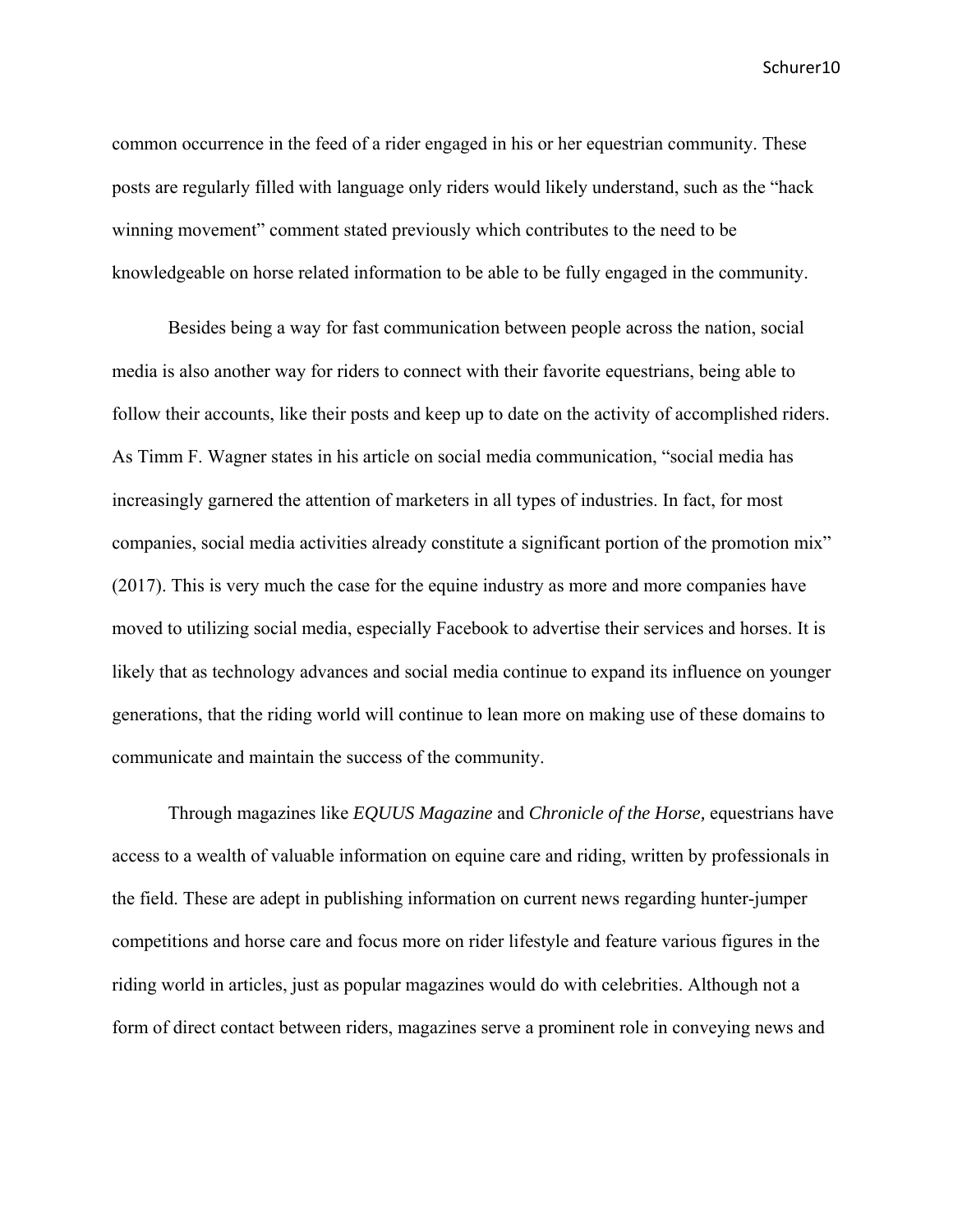tips involving competitive riding and horse care to the masses of the equestrian community in the U.S

#### **Conclusion**

 I regularly experience having to explain to people that there is more to riding than what is commonly thought. I've had many people be completely unaware of the fact that disciplines outside of racing existed, let alone that the hunter/jumper discipline is as complex and far reaching as it is, and is even an Olympic event. As a result of this lack of awareness on the equine community, I made it my goal to research the functionality of the group so as to provide an introduction to the sport for those who know little of it. Equestrians make up a community of passionate riders of all ages and backgrounds. Riders are found throughout the United States and are brought together in travel to numerous prestigious competitions in the nation. Horseback riding is a sport to some, a hobby to others, and a career to many. Through analyzing literature and social media related to equestrianism, as well as utilizing my own experience with the sport, it became clear that equestrians are part of a community of people who thrive around a common interest in the bonds between humans and their horses. There is business to equestrianism through the buying and selling of horses, there is thrill in the challenge of competing and winning awards, but overall companionship and a sense of freedom is what describes the feeling of being part of a community of riders who focus on spreading the joy that is equestrianism. Having such diverse and easily accessible means of communication is what enables this community to be so inclusive and successful globally.